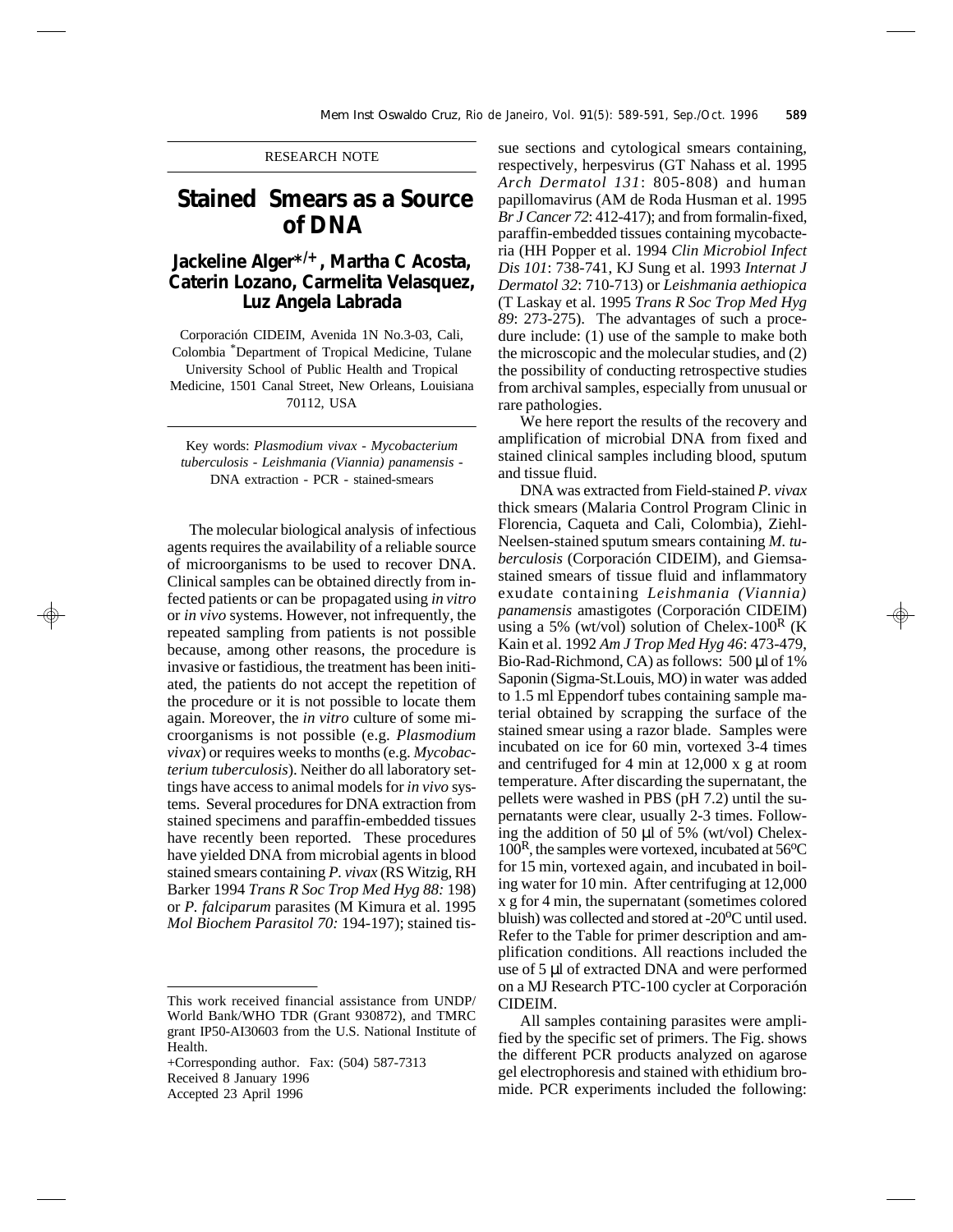

A. Field-stained *Plasmodium vivax* thick smears. Lanes 1,9: molecular weight (MW) standard. Lane 2: 3 parasites/100 white blood cells (WBC). Lane 3: 132 parasites/100 WBC. Lane 4: 54 parasites/100 WBC. Lane 5: filter paper blot (50 μl of blood) of specimen in Lane 4. Lane 6: microscopically negative stained-smear. Lane 7: filter paper sample of negative specimen. Lane 8: reaction control. B**.** Ziehl-Neelsen-stained *Mycobacterium tuberculosis* sputum smears. Lane 1: MW standard. Lane 2: reaction control. Lane 3: 50 fg of purified *M. tuberculosis* DNA. Lane 4: microscopically negative stained smear. Lane 5: stained smear with >10 bacilli/field. Lane 6: stained smear with <1 bacilli/field. Lane 7: *M. fortuitum* stained smear. C. Giemsa-stained *Leishmania (V) panamensis* smears. Lanes 1,9: MW standard. Lanes 2-4: three stained smears with low amount of amastigotes. Lane 5: stained smear with moderate amount of amastigotes. Lane 6: 1 fg of purified *L. (Viannia)* kDNA. Lane 7: microscopically negative stained-smear. Lane 8: reaction control.

| Primers used in PCRs                           |                                                                 |                                                                                                                     |                                                                 |  |  |  |  |  |
|------------------------------------------------|-----------------------------------------------------------------|---------------------------------------------------------------------------------------------------------------------|-----------------------------------------------------------------|--|--|--|--|--|
| Primers                                        | Gene<br>(amplified fragment)                                    | Amplification<br>conditions                                                                                         | Reference<br>J Alger et al.<br>manuscript in<br>preparation.    |  |  |  |  |  |
| $P.$ vivax<br>$MSP-1$ 5<br>$MSP-1$ 3'          | $MSP-1$<br>(polymorphic)<br>Size fragment<br>range $300-480$ bp | Denaturing $(D)$ :96 <sup>o</sup> C<br>Annealing (A): $66^{\circ}$ C<br>Extension (E): $72^{\circ}$ C<br>Cycles: 35 |                                                                 |  |  |  |  |  |
| M. tuberculosis<br>$T4 - 5'$<br>$T5 - 3'$      | IS6110<br>(conserved)<br>Size fragment<br>190 <sub>bp</sub>     | $D: 95^{\circ}C$<br>A: $68^{\circ}$ C<br>$E: 72^{\circ}C$<br>Cycles: 35                                             | KD Eisenach et al.<br>1991 Am Rev Respir<br>Dis 144: 1160-1163. |  |  |  |  |  |
| $L. (V.)$ panamensis<br>$B1 - 5'$<br>$B2 - 3'$ | Minicircle kDNA<br>(conserved)<br>Size fragment<br>750bp        | $D: 95^{\circ}C$<br>A: $60^{\circ}$ C<br>$E:72^{\circ}C$<br>Cycles: 35                                              | MHL de Bruijn & DC<br>Barker 1992 Acta Trop<br>$52:45-58$ .     |  |  |  |  |  |

| <b>TABLE</b> |  |  |  |  |  |             |  |  |
|--------------|--|--|--|--|--|-------------|--|--|
|              |  |  |  |  |  | $\cdot$ non |  |  |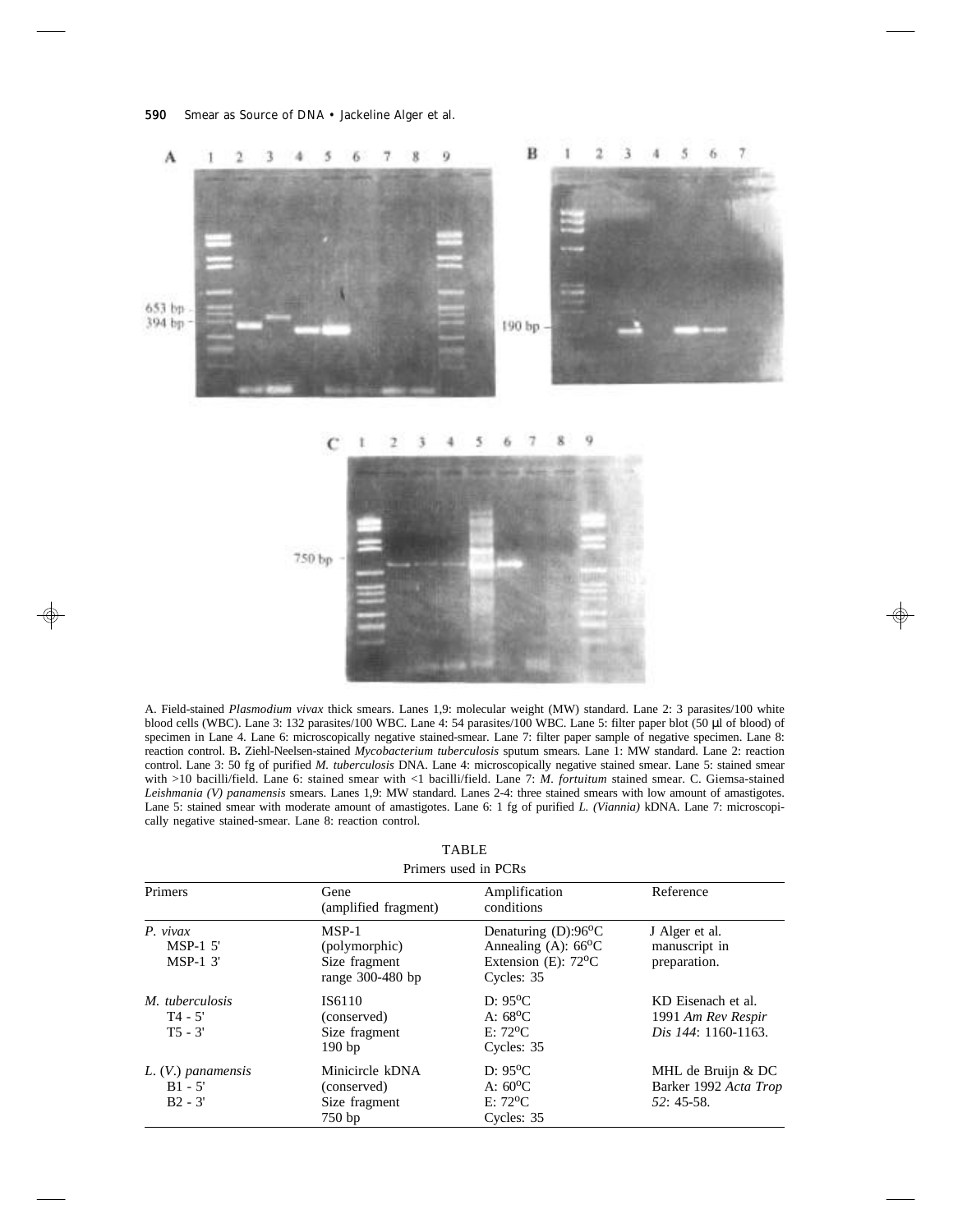purified target DNA, microscopically negative smear, a smear of other etiology, microscopically positive smear, and a reaction control tube (without target DNA). There was not cross contamination as shown by the results obtained with the negative control specimens. We have compared the results obtained by extracting DNA from *P. vivax* Giemsa-stained thin blood smears and Field-stained thick smears from the same patient and obtained a more intense signal from the thick smear which contains more parasites (data not shown). Similar results were obtained when using stained smears containing different numbers of *M. tuberculosis* bacilli or *Leishmania* amastigotes. Furthermore, the different stains did not interfere with the reaction.

The use of saponin has improved our results and the PBS washings have not precluded efficient DNA extraction as has been previously reported (Kimura *loc.cit*). Our results show that stainedsmears are a readily available source of DNA of adequate quality and quantity for use in PCR. This resource offers an alternative to molecular studies requiring clinical samples, and facilitates the application of new technologies to diagnosis when microscopy does not allow a sensitive detection or does not allow a complete identification of the etiologic agent.

*Acknowledgements*: to Dr Nancy G Saravia for insightful review of the manuscript and to the Colombian Malaria Control Program in Caquetá and Cali for their assistance with sample collection.